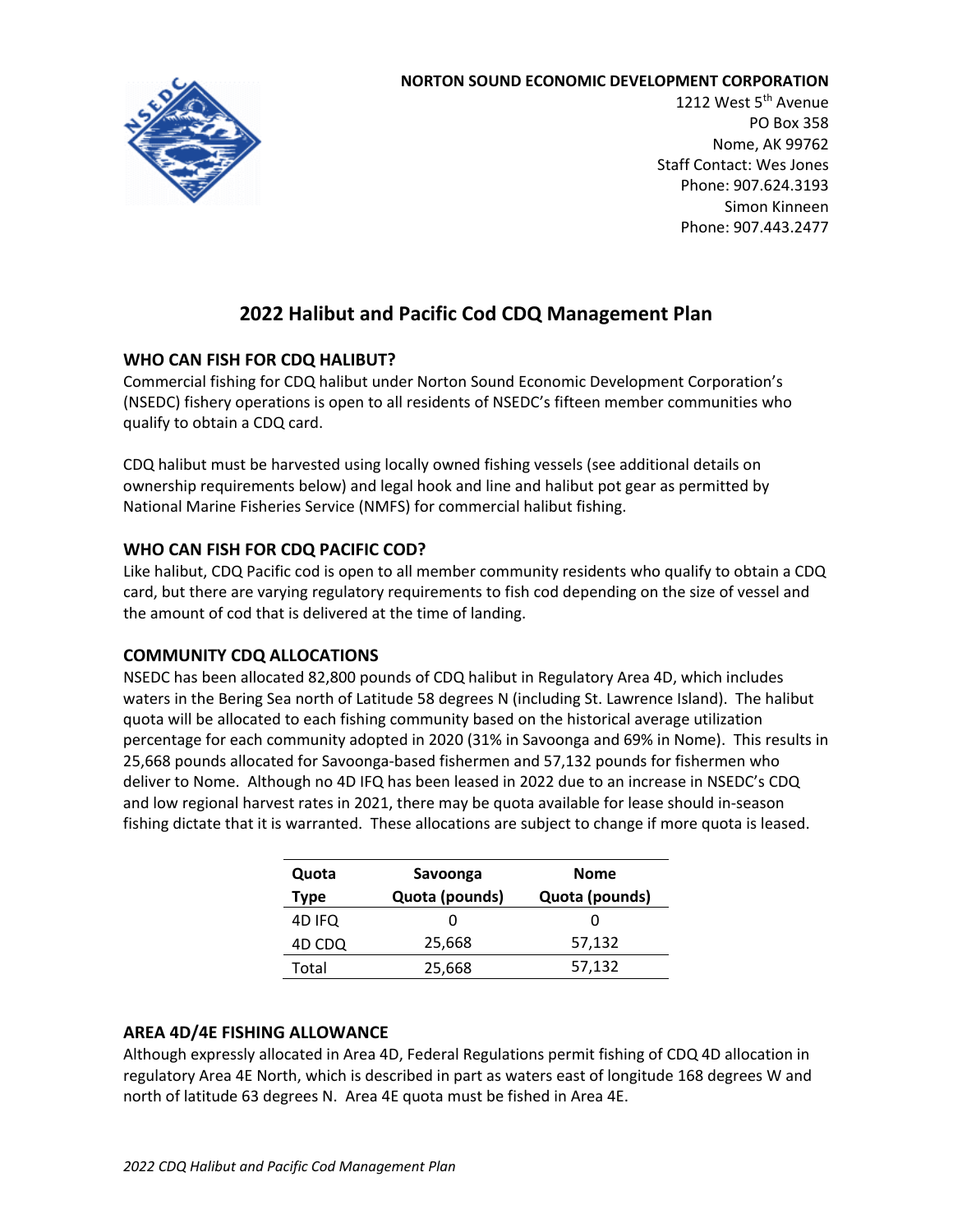# **NSEDC PACIFIC COD QUOTA FOR 2022**

NSEDC has reserved 220,000 pounds of Bering Sea Pacific Cod CDQ for local fishery operations.

## **HALIBUT REGISTRATION DEADLINE (NOME FISHERY ONLY)**

NSEDC will permit only one captain (permit holder) per vessel operating in the Nome fishery to register to fish for NSEDC halibut during the 2022 season (unless multiple permit holders intend to fish under a single vessel use cap). Fishermen must complete the attached registration form stating that they satisfy the residency requirements to participate in NSEDC fisheries and intend to fish for halibut during the 2022 season by 3:00 p.m. Wednesday, June 15th. Completed forms must be delivered to Wes Jones by this date to be added to the list of registered fishers. Email delivery is preferred but arrangements can be made to accept hard copies of registration if necessary (contact staff if this is needed). Registrations should be emailed to wes@nsedc.com. If you submit a registration by email you should expect a return email acknowledging receipt; if you do not receive one, please follow up to ensure your registration is completed.

#### **MANAGEMENT MEASURES**

*Openings:* The halibut fishery will open from mid-June in Area 4D with deliveries made to Savoonga. The directed Pacific cod fishery will commence June 15. Fishing in Area 4E with deliveries made to Nome will commence upon the close of the crab fishery or sooner at the discretion of NSEDC Management.

*Trip Limits and Trip Limit Triggers:*Starting trip limits for halibut in 2022 will be 5,000 pounds for deliveries to Nome and 1,500 pounds for Savoonga. The table below shows how trip limit adjustments will change as a function of remaining quota threshold levels. This schedule of trip limit measures may be adjusted in-season depending on the number of participating vessels and catch rates.

|                  | Savoonga                    | <b>Nome</b>                 |
|------------------|-----------------------------|-----------------------------|
| <b>Remaining</b> | <b>Trip Limit</b>           | <b>Trip Limit</b>           |
| <b>Pounds</b>    | Size (Pounds)               | Size (Pounds)               |
| $\geq 40,000$    | 1,500                       | 5,000                       |
| $\geq 30,000$    | 1,500                       | 5,000                       |
| $\geq 20,000$    | 1,500                       | 3,500                       |
| $\geq 10,000$    | 1,000                       | 2,000                       |
| $\geq 5,000$     | 750                         | 1,000                       |
| $\geq 2,500$     | 375                         | Clean Up<br><b>Measures</b> |
| $\geq 1,000$     | Clean Up<br><b>Measures</b> | Clean Up<br><b>Measures</b> |

Trip limits will be strictly enforced. At the time of delivery, any legal-sized halibut in excess of the prescribed trip limit amount must be retained by the permit holder for subsistence. All sublegal halibut retained by the permit holder must be counted and weighed and recorded by NSSP personnel in accordance with IPHC regulations.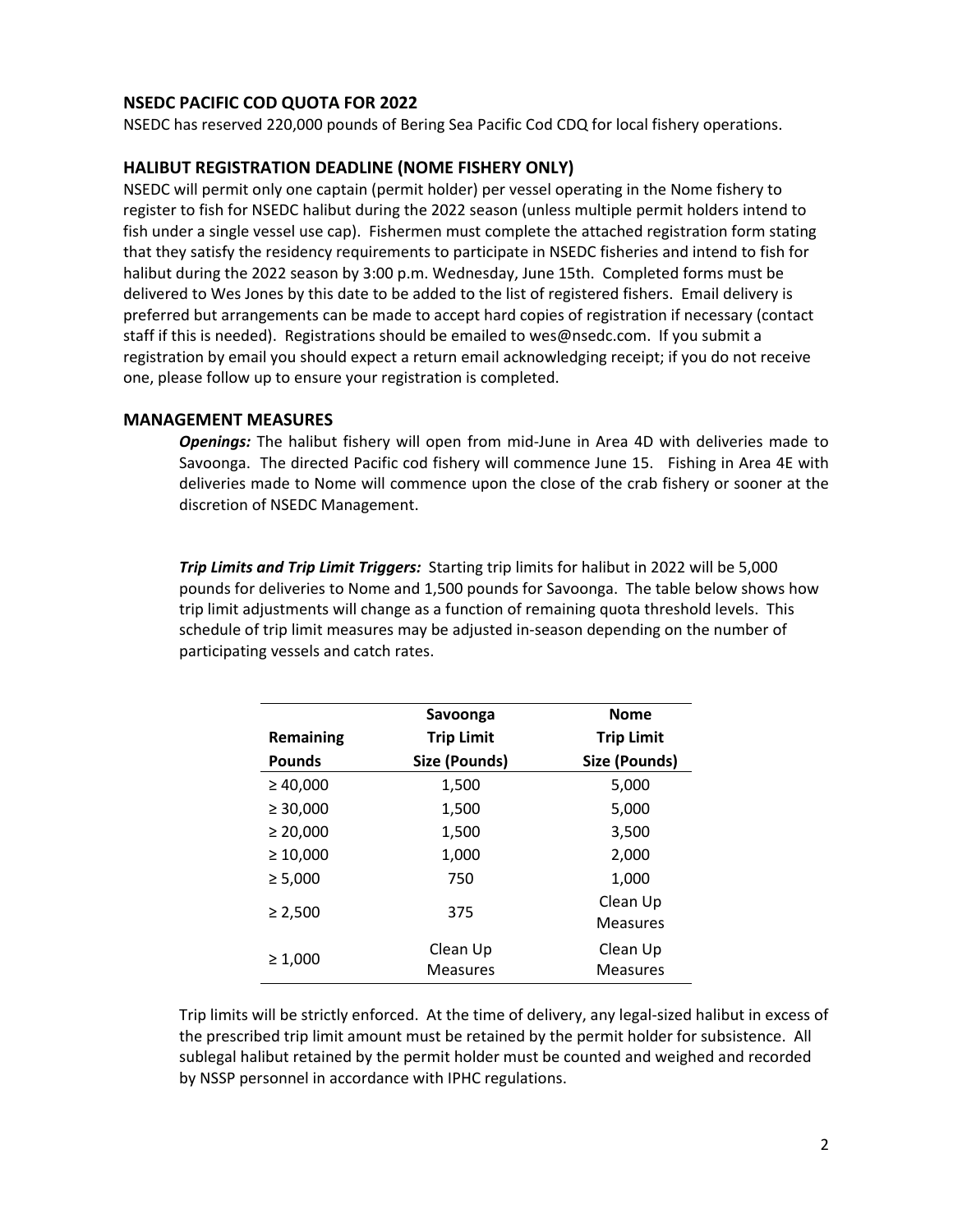Trip limits are anticipated for fishers willing to target Pacific cod to ensure that processing capacity is not exceeded and will be determined at the season's start depending upon participation levels. Trip limits are subject to change at the discretion of NSEDC Management.

*Individual Fisherman Use Caps:* For the entire season, registered Nome-based halibut permit holders will be capped at a percentage of the allocation reserved for Nome that varies by the number of fishermen. A use cap will be established based on a formula of 1.6 divided by the number of fishermen to set the annual harvest limit for a single permit holder. For example, Nome's recent 5-year average number of halibut fishers (6 fishers), would result in a use cap of 26.6% (1.6  $\div$  6 = .266). Therefore, under this scenario and current quota levels, any single fisherman would not be able to harvest more than 15,197 pounds. However, depending on how the fishery develops in terms of quota levels, fishing effort, fishing conditions, etc., NSEDC management has the flexibility to lift or modify the use cap measure in season to facilitate quota being harvested in an efficient and orderly manner. These use caps apply to each fisherman and vessel (no more than one use cap may be taken on any vessel).

*CDQ Halibut Clean up:* Special management measures may be implemented when the remaining allocation is small enough to warrant such additional measures. Special measures include instituting a lottery to interested permit holders in each community and requiring fishermen to retain any halibut for subsistence purposes to prevent exceeding NSEDC's allocation of CDQ halibut. Please read the "Other Requirements" section on subsistence halibut fishing for more information.

*Other Measures:* In order to maintain a high-quality halibut product and mitigate against fishing grounds pre-emption conflicts among fishermen, permit holders are prohibited from leaving their fishing gear on the grounds while their vessel is making a delivery. Halibut caught on gear set on one trip may not be delivered on a subsequent trip, whether retrieved on that following trip or harvested and held by the fisherman.

Fishermen should exercise caution based on fishing conditions and catch rates on the grounds when determining how much gear to deploy in order to stay within current trip limits while also avoiding the stranding of long-line gear. If a trip limit is exceeded, the excess halibut can be retained by the fisherman legally as long as they have the required SHARC (Subsistence Halibut Registration Certificate) card in possession. Therefore, there really is no scenario in which gear should be stranded. Additionally, the practice stranding of gear increases fishing mortality by exposing ensnared halibut to sea lice and additional stress. NSSP reserves the right to refuse any halibut based on quality concerns, including a reasonable suspicion that the halibut in question originated from gear that was soaking for longer than 24 hours.

Quality issues are also a concern with cod deliveries. Pot cod fishing is different than crab fishing in that soak times must be kept short, preferably less than 24 hours to avoid bruising of confined cod, etc. Pot cod gear should be checked frequently to ensure a high-quality, bled-out fish is delivered to Nome's NSSP facility and as with long-line gear, pot cod fishermen need to stay on the gear while pots are baited and pursed.

## **FISHERY MANAGEMENT:**

Any questions should be directed to the designated person at the processing facilities in Nome or Savoonga, or to CDQ Management (Wes Jones) at 907-624-3193.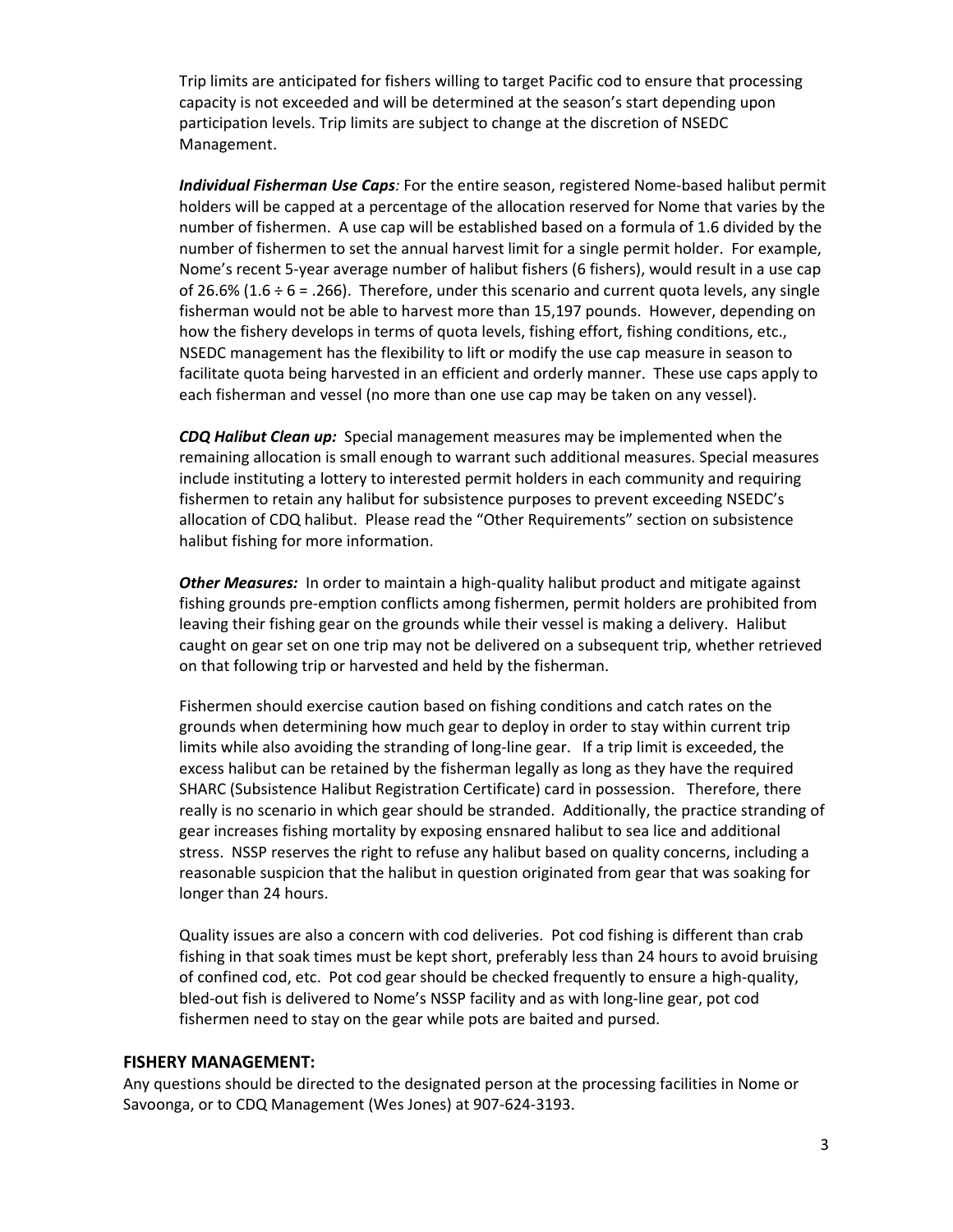## **OTHER REQUIREMENTS:**

*NSEDC Fisherman's Agreement:* Fishermen wishing to participate in the CDQ fishery must sign an agreement to abide by specific management measures that NSEDC Management deems necessary to control the overall harvest. This agreement must be signed before a fisherman receives a CDQ Hired Master Permit and starts fishing. Violation of the terms of this agreement may be grounds for that fisherman losing their fishing privileges.

*Required Permit Cards:* Fishers participating in the CDQ or IFQ halibut fishery must have an appropriate Hired Master Permit, a Federal Fisheries Permit (FFP), a copy of NSEDC's annual CDQ or IFQ permit, and a CFEC halibut permit on board while fishing. Landings will be recorded using the Hired Master Permit, transmitted to NMFS, tabulated and then debited against the CDQ or IFQ allocation.

*Pacific Cod Required Permits:* Fishers intending to fish for cod in excess of the standard maximum retainable amount (MRA) are required to have an approved Vessel Monitoring System (VMS), FFP and a CFEC Miscellaneous Saltwater Finfish permit for vessels under 60 feet for longline gear (M06B), or an M09B if they intend to use pot gear to target cod. Additionally, NSEDC quota staff must add your vessel to the CDQ Small Vessel Fishery Management Program Group Vessel List prior to delivering CDQ cod in excess of the standard maximum retainable amount (MRA) amount of 20% during the directed halibut fishery. If your vessel is over 46 feet in length, you do not need to be added to the Small Vessel Fishery List. However, if your vessel exceeds 46 feet in length, you will need a Pacific cod LLP to fish for cod above the 20% MRA, and you are required to have an observer on board if you are fishing for halibut on that same trip.

The CFEC interim use permit fees are \$225 for the M06B, and \$1,575 for the M09B permit. The M09B permit is especially cost-prohibitive for our resident fishermen considering the relatively small volumes of cod that are expected to be delivered. In an effort to promote the fishery's development, NSEDC continues to work with CFEC to establish new, reduced fees that are less cost-prohibitive for small vessel operators that intend to fish for Pacific cod for CDQ communities. The hope is to have a new reduced fee structure in place in the future. However, for the 2022 season, NSEDC will reimburse fishermen for the cost of the M06B or M09B permit fees once they have delivered 3,000 pounds of cod to NSSP.

*Subsistence Halibut Registration Certificate Required***:** Rural residents that subsistence fish for halibut are required to have a subsistence halibut registration certificate (SHARC) in their possession. SHARC cards can be obtained from the National Marine Fisheries Service. SHARCs are free and good for 3 years. Any fishermen intending to fish for NSEDC CDQ halibut is required to have a current SHARC card on file to ensure that CDQ allocations are not exceeded and fishermen comply with federal regulations. Permit holders must provide proof to NSSP or NSEDC quota management staff that they, or a crew member have a SHARC in their possession before making their first halibut delivery of the season.

Fishermen may apply for a SHARC card at the following website: [https://www.fisheries.noaa.gov/alaska/sustainable-fisheries/subsistence-halibut-fishing](https://www.fisheries.noaa.gov/alaska/sustainable-fisheries/subsistence-halibut-fishing-alaska)[alaska](https://www.fisheries.noaa.gov/alaska/sustainable-fisheries/subsistence-halibut-fishing-alaska)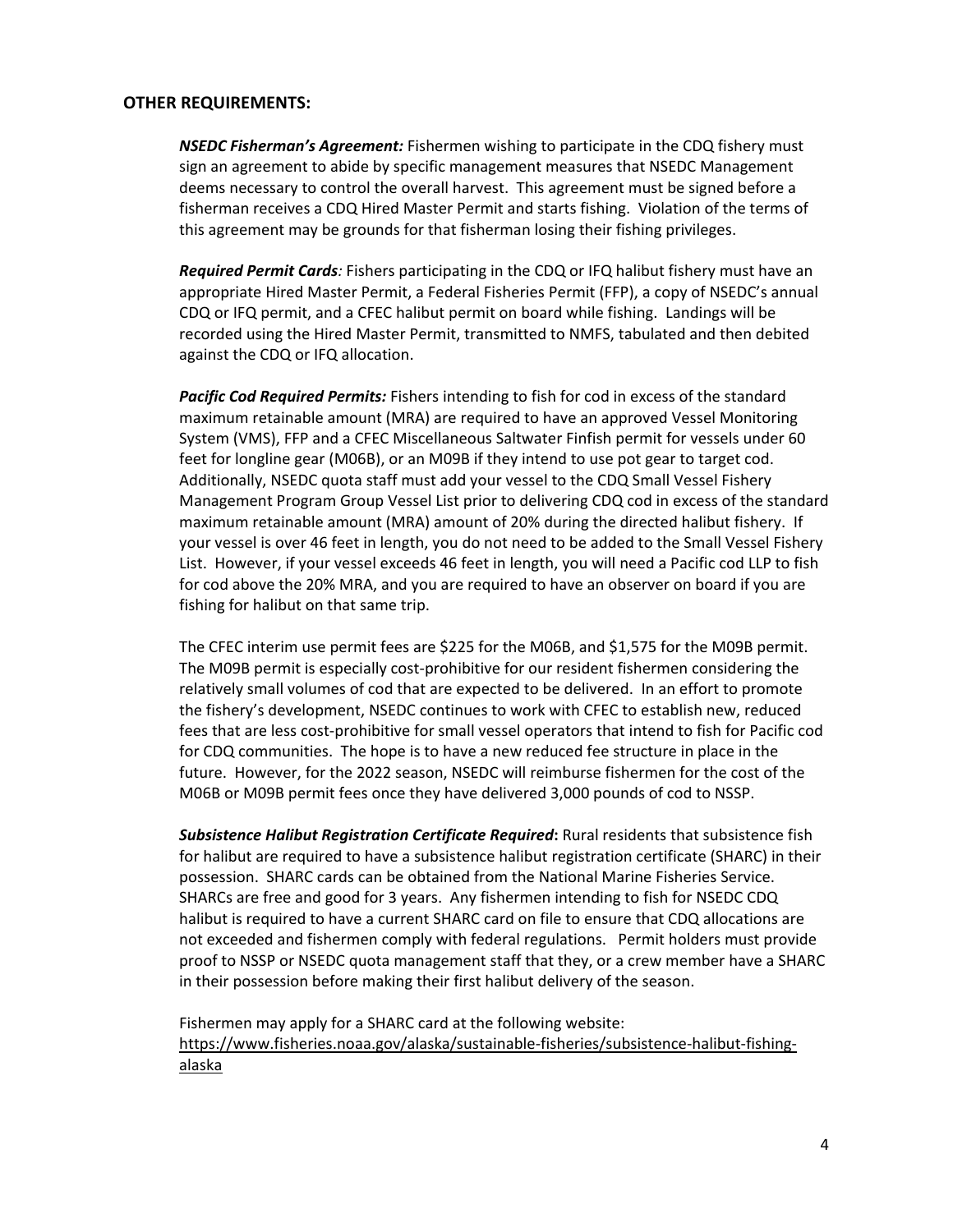*Residency Verification Forms:* The NSEDC Board of Directors has mandated that fishers participating in local fisheries must submit a NSEDC Residency Verification Form.

*Halibut and Cod Delivery:* Fishermen are required to deliver their halibut and cod to Norton Sound Seafood Products' processing facilities in Nome or Savoonga. All fish must be reported to NMFS within 6 hours of landing via the internet.

#### **HALIBUT CATCH MONITORING**

CDQ halibut harvests will be monitored daily. NSEDC will designate personnel at the plant to record and transmit catch information to NMFS which will be debited from NSEDC's quotas and incorporated into the NMFS database. Fishing will cease before reaching IFQ and CDQ catch limits.

## **OWNERSHIP OF VESSELS**

To qualify for a CDQ hired master permit, the fisherman must own at least 50% of the fishing vessel to be used, or fish with a vessel that is 100% owned by a resident of the region.

#### **SEABIRD AVOIDANCE**

The North Pacific Fishery Management Council has mandated that all boats 26 feet (LOA) or greater use seabird avoidance gear when fishing for halibut.

#### **LOGBOOKS**

Per federal regulations, any vessel fishing for halibut that has an overall length of 26 feet or greater shall maintain an accurate log of halibut fishing operations. Copies of the required Catcher Vessel Daily Fishing Logbook form will be available at the NSSP Nome facility or can be downloaded at: <https://media.fisheries.noaa.gov/dam-migration/groundfish-cv-longline-pot-df-logbook.pdf>

#### **RETENTION OF SUBSISTENCE HALIBUT**

A fisherman may retain both sublegal and legal halibut taken with setline gear in Areas 4D and 4E commercial CDQ fisheries for subsistence purposes, provided that no person sell or barter such halibut, and record the retained catch on a subsistence halibut registration certification (SHARC) (previously obtained by the permit holder). NSEDC is required by the International Pacific Halibut Commission (IPHC) to count and weigh all halibut, including any retained for subsistence purposes, regardless of size. Halibut retained for subsistence purposes will not be subtracted from NSEDC's allocation. In the IFQ halibut fishery, no halibut may be retained, regardless of size, for subsistence under any circumstances, and any commercial cod delivered must remain under the MRA of 20% of the delivered weight.

#### **PRIOR NOTICE OF LANDING**

The permit holder or skipper of the boat must report to NMFS the intent to land halibut at least 3 hours prior to offloading (see landing time restrictions below). A toll-free telephone number is listed on the CDQ or IFQ fishing permit to use for this purpose. Landing report must include vessel identification, estimated date and time, name and location of registered buyer, and estimated weight of landing (if possible).

#### **LANDING TIME RESTRICTIONS**

Halibut landings may only be made between the hours of 6 AM and 6 PM Alaska Time. This timing requirement will be enforced through the registered buyer by NMFS enforcement. Halibut deliveries may continue after 6 PM if they began during the legal period. Contact the buying station or processing plant for their hours and to notify them of your intention to deliver.